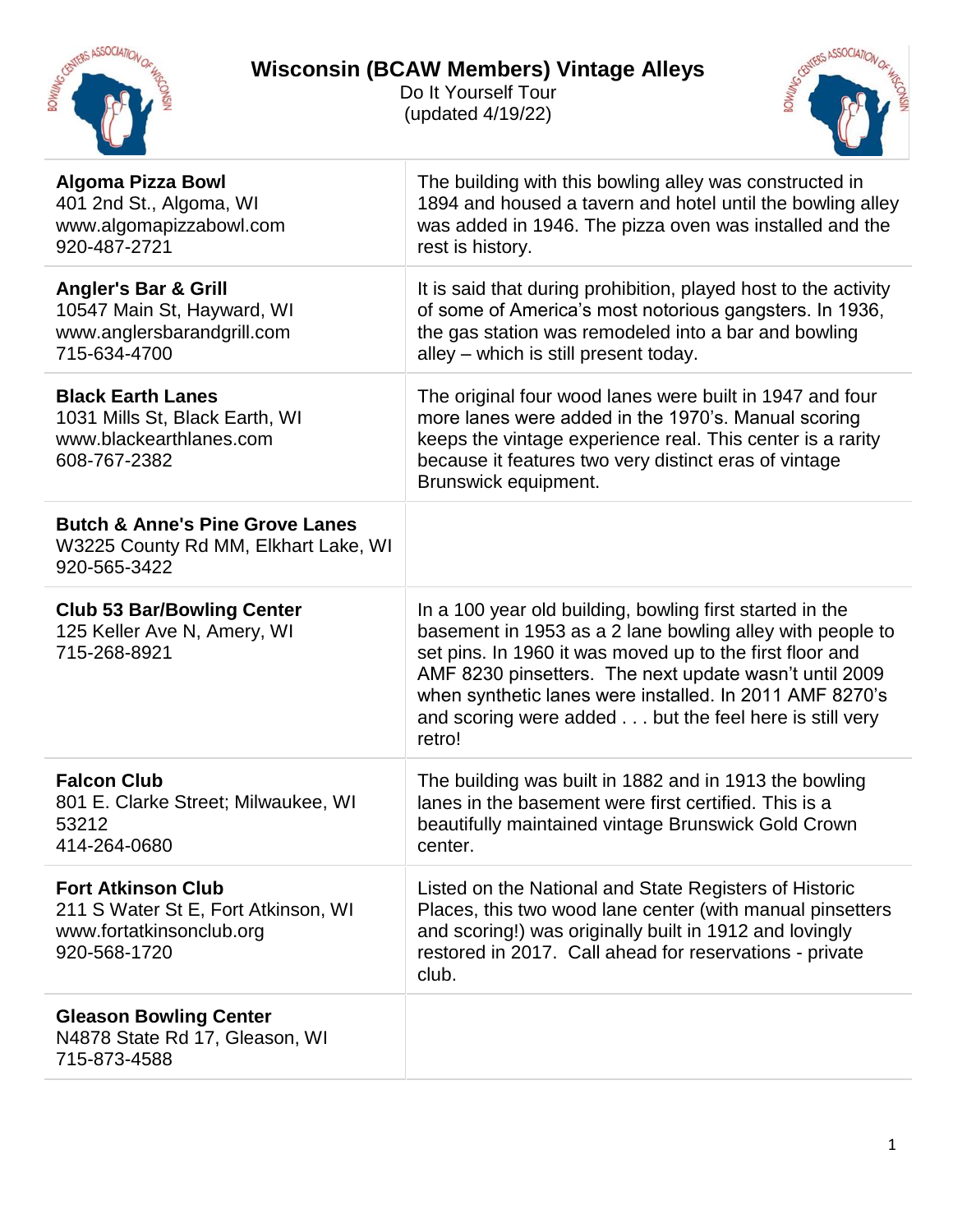| <b>Hart's Hooterhaus</b><br>205 South St, Hustler, WI<br>www.Harts-Hooterhaus.business.site<br>608-427-3444 |                                                                                                                                                                                                                                                                                         |
|-------------------------------------------------------------------------------------------------------------|-----------------------------------------------------------------------------------------------------------------------------------------------------------------------------------------------------------------------------------------------------------------------------------------|
| <b>Holler House</b><br>2042 W Lincoln Ave, Milwaukee, WI<br>414-647-9284                                    | Human pinsetters & manual scoring is a throwback to<br>yesteryear. Holler House has the oldest USBC certified<br>bowling lanes in the world! You do not want to miss this<br>bowling experience.                                                                                        |
| J. Bo's Bowling, Bar & Grill<br>68290 S Main St, Iron River, WI<br>715-372-4413                             |                                                                                                                                                                                                                                                                                         |
| <b>Juneau Lanes</b><br>150 E Oak St, Juneau, WI<br>www.juneaulanes.com<br>920-386-2621                      | This six lane bowling alley in a building built in the 1890's<br>is our 1st stop and has genuine perfect wooden lanes, old-<br>school overhead projector scoring, above ground ball<br>returns, and the original Brunswick blue colors & gold<br>crown masking units from the 70's.     |
| <b>Ley's Bark River Lanes</b><br>W1914 Main St, Sullivan, WI<br>www.leysbarkriverlanes.com<br>262-593-2422  | Enjoy six wood lanes – manual scoring with paper/pencil.<br>This vintage era center features exceptional dining options<br>found in supper clubs throughout Wisconsin.                                                                                                                  |
| <b>Mally's Spare Time</b><br>1681 Day St., Greenleaf, WI<br>920-864-7822                                    | The building was built around 1925 with four lanes added<br>in 1947. Traditional setters were installed two at a time in<br>1962 and 1963. The quintessential Wisconsin tavern.                                                                                                         |
| <b>Midway Lanes</b><br>1850 Midway Rd, Mineral Point, WI<br>www.midwaylaneswi.com<br>608-987-2668           | Pristine wood lanes and colorful Star Shields are<br>highlights of this 10 lane center under recent new<br>ownership.                                                                                                                                                                   |
| <b>Milwaukee Elks Lodge #46</b><br>5555 W Good Hope Rd; Milwaukee, WI<br>53223<br>414-353-2900              | The Elks have had a lodge with lanes dating back to 1906<br>in their first lodge with four lanes. Since 1973, they have<br>had eight lanes on Milwaukee's Northside. Featuring<br>wood lanes and the classic AMF Triangle masking units,<br>this is a nice location for private events. |
| <b>Richie's UP UR Alleys</b><br>25 South Main Street, Mayville, WI<br>920-644-2545                          |                                                                                                                                                                                                                                                                                         |
| <b>Riverview Lanes</b><br>634 W Main St, Arcadia, WI<br>www.riverviewlanesarcadia.com<br>608-323-7005       | Don't let the updated ball returns and scoring fool you.<br>This is a nice vintage era tavern still sporting wood lanes.<br>Bowling here dates back to the pinboy era as evidenced<br>by the wall of signatures by the young men who worked<br>setting pins back in the day.            |